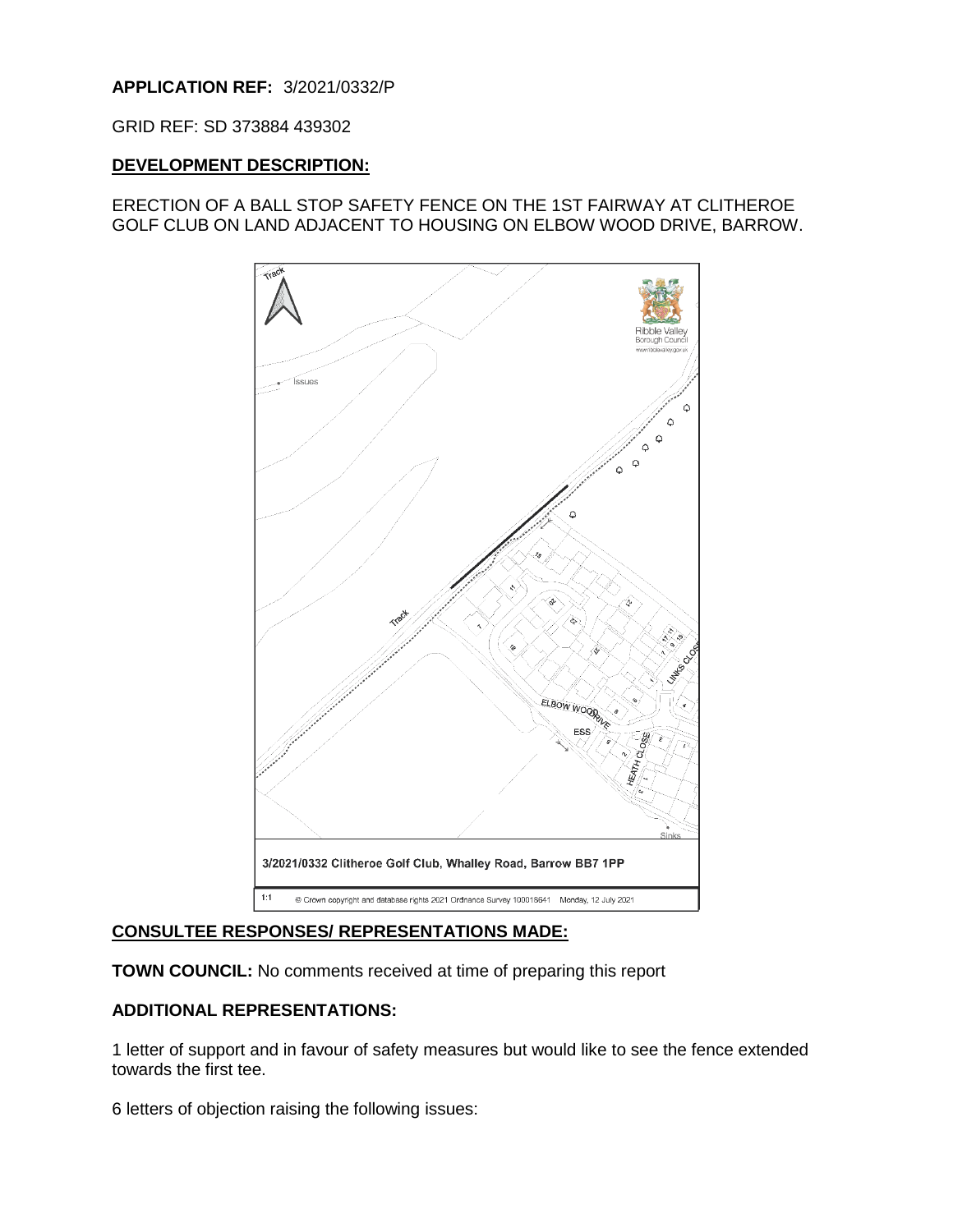- Visual impact of the netting
- Harm to wildlife such as bird and bats
- Loss of view and reduce value of properties.
- Fence given its height and location would be oppressive and intrusive
- Impact on mental health of residents due to reduction in sunlight.
- Consider the fence would be ineffective and better solutions such as tee relocation and angling of fence towards fairway.

# 1. **Site Description and Surrounding Area**

1.1 The fence is located adjacent to the existing track within the golf club and adjacent to the gardens of 7,9,11 and 15 Elbow Wood Drive Barrow.

#### 2. **Proposed Development for which consent is sought**

2.1 This application seeks detailed consent for the erection of a 6 metre high ball stop safety net for a length of 90 metres. The fence would have galvanised steel poles every 5 metres. The fence is open for the first 2 metres with the top 4 metres to have green netting and stainless steel cables.

### 3. **Relevant Planning History**

None specific to this part of the site.

### 4. **Relevant Policies**

*Ribble Valley Core Strategy*  Policy DMG1 – General Considerations

### 5. **Assessment of Proposed Development**

5.1 A justification statement has been submitted with this application but as the principle use as a golf course has been established the main issues to consider relate to visual impact, residential amenity and habitat matters.

# 5.2 Design:

5.2.1 In relation to the design it is considered that the fencing is of an appropriate appearance and of a design used for most types of golf ball netting. The colour of the netting has been changed from black to green to reduce the impact and relate better to the immediate landscape.

#### 5.3 Visual:

5.3.1 It is evident that a fence measuring 90m long and 6 m high would have some visual impact but this has a localised impact on the users of the golf club and immediate residents. There is no long distant impact and views of the netting would be partially screened by existing vegetation.